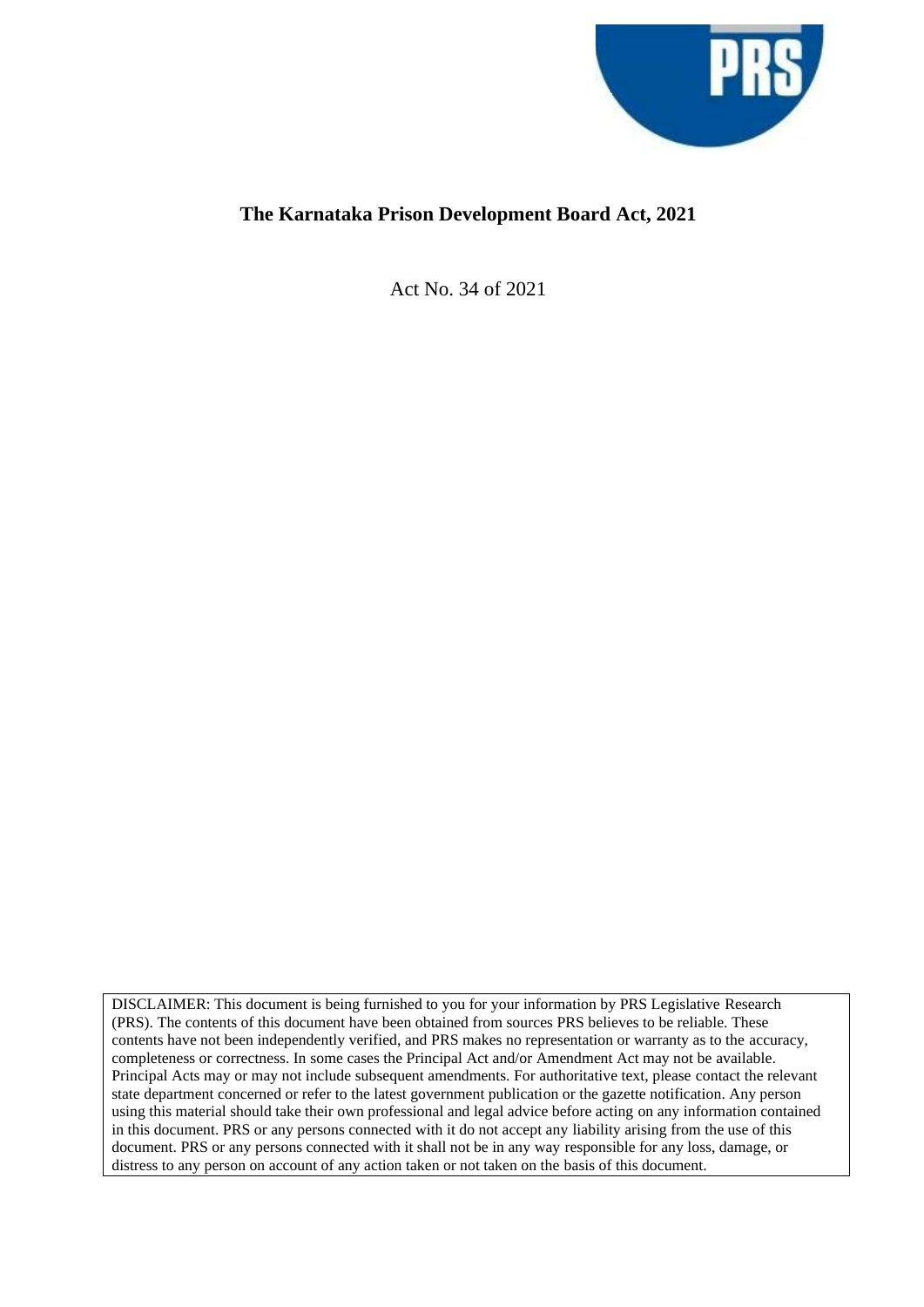# **KARNATAKA ACT NO. 34 OF 2021**

## **THE KARNATAKA PRISON DEVELOPMENT BOARD ACT, 2021**

# **Sections:**

- 1. [Short title and commencement](#page-3-0)
- 2. [Definitions](#page-3-1)
- 3. [Constitution and composition of the Board](#page-4-0)
- 4. [Inviting experts to the meetings of the Board](#page-5-0)
- 5. [Meetings of the Board](#page-5-1)
- 6. [Vacancy etc. not to invalidate the acts and proceedings of the Board](#page-6-0)
- 7. [Appointment of staff](#page-6-1)
- 8. [The Commissioner](#page-6-2)
- 9. [Functions of the Board](#page-6-3)
- 10. [Prison development fund](#page-7-0)
- 11. [Power of the Board to borrow](#page-8-0)
- 12. [Grants, advances and loans from Government](#page-8-1)
- 13. [Delegation of Powers](#page-8-2)
- 14. [Budget and Annual Report](#page-8-3)
- 15. [Accounts and Audit](#page-9-0)
- 16. [Vesting of Prison lands and building in the Board](#page-9-1)
- 17. [Acquisition of Land](#page-9-2)
- 18. [Disposal of land, buildings etc., by the Board](#page-9-3)
- 19. [Power to make rules](#page-10-0)
- 20. [Certain persons to be public Servants](#page-11-0)
- <span id="page-1-0"></span>21. [Protection of action taken under this Act](#page-11-1)
- 22. [General administrative control by the Government](#page-11-2)
- 23. [Overriding effects](#page-11-3)
- 24. [Winding of the Karnataka Discharged Prisoners Aid Society or any other](#page-11-4)  [society](#page-11-4)
- 25. [Power to amend the Schedule](#page-11-5)
- 26. [Power of the Government to give directions](#page-12-0)
- 27. [Power to remove difficulty](#page-1-0)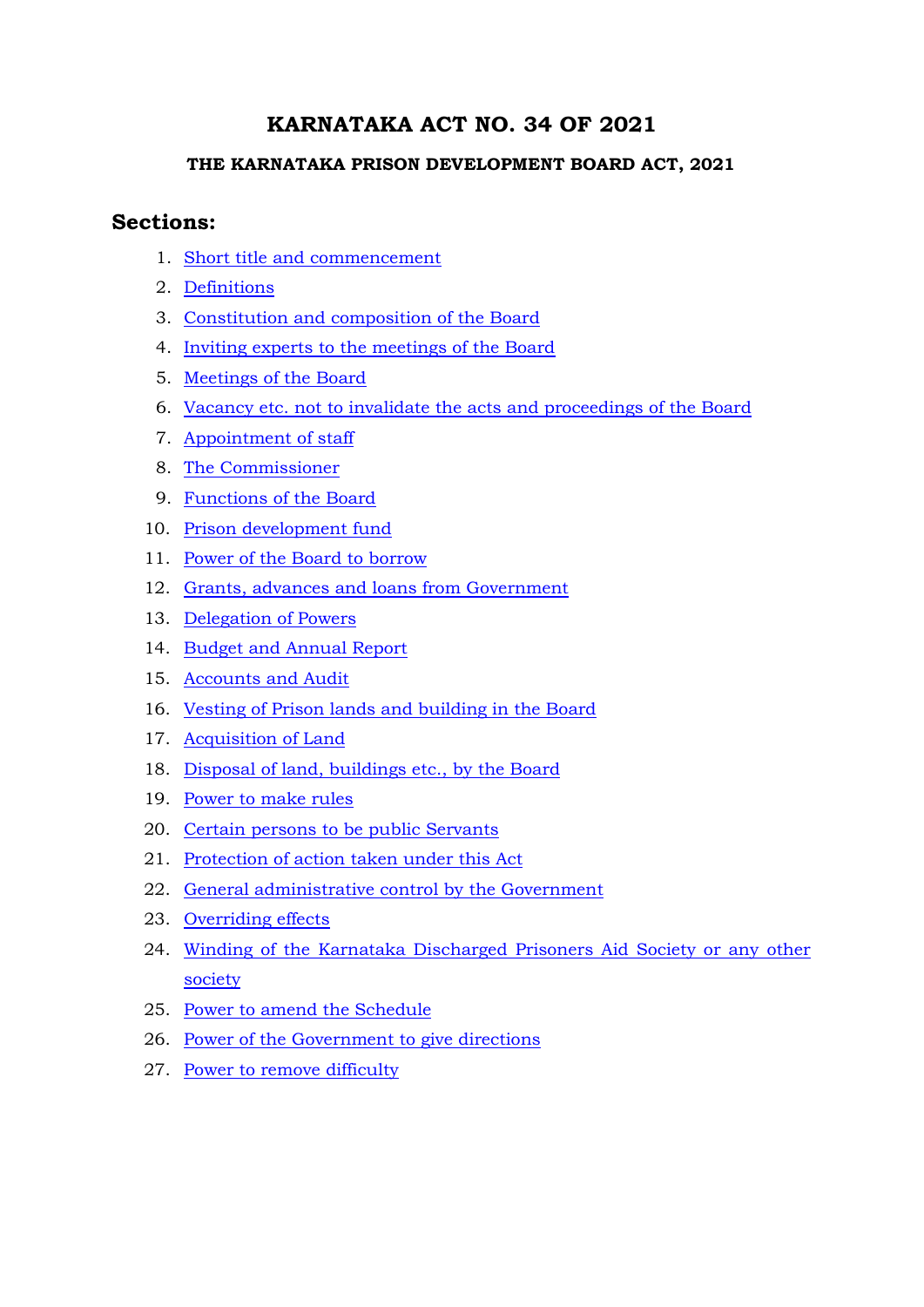### **STATEMENT OF OBJECTS AND REASONS**

 **ACT 34 OF 2021.-** It is considered necessary to provide for,-

- (1) the constitution of the 'Karnataka Prison Development Board' for strengthening of Prisons and Correctional administration particularly Correctional interventions, skill improvement, welfare of Prisoners and Prison Staff and expanding Prison industries.
- (2) development of modern Prison industries and to formulate plan for job oriented technical programmes including technical oriented programmes in different traders or areas, to earn the incentives and for matters connected therewith or incidental thereto;
- (3) suggesting ways and means for improving co-ordination between administration and justice, police administration, probation, after care and prison administration;
- (4) examination of the present set up of prison industries and formulate a plan for modernization and to start job oriented programmes including technical oriented programmes, keeping in view the needs of prisoners after their release; and
- (5) Matters connected there with or incidental thereto.

Hence the Bill.

[L.A. Bill No. 27 of 2021, File No. Samvyashae 18 Shasana 2021]

[Entry 4 and 32 of List II of the Seventh Schedule to the Constitution of India.] [Published in Karnataka Gazette Extra-ordinary No. 817 in part-IVA dated: 07.10.2021]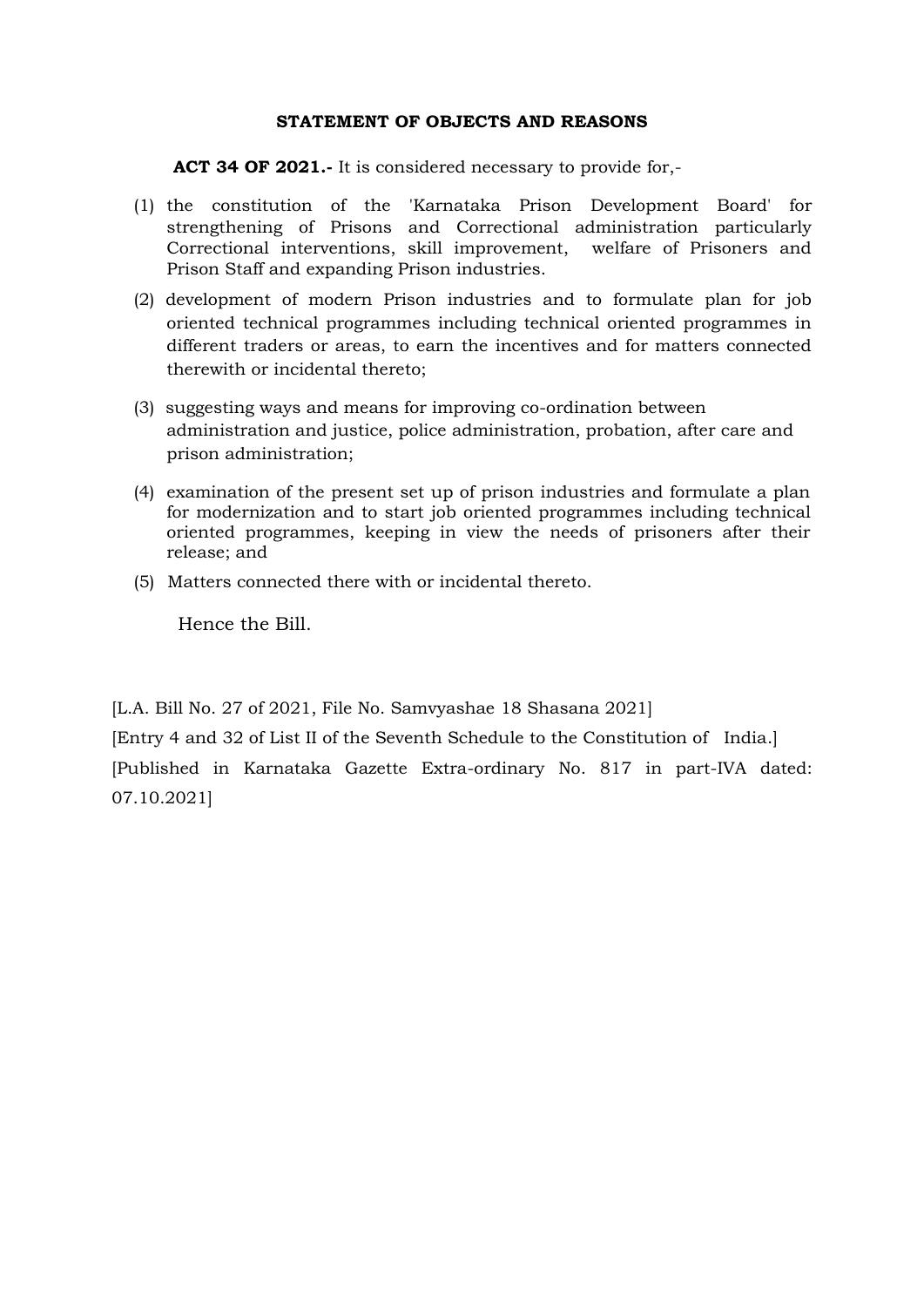### **KARNATAKA ACT NO. 34 OF 2021**

### (**First Published in the Karnataka Gazette Extra-ordinary on the 7th day of October, 2021)**

# **THE KARNATAKA PRISON DEVELOPMENT BOARD ACT, 2021 (Received the assent of the Governor on the 5th day of October, 2021)**

An Act to provide for the constitution of the 'Karnataka Prison Development Board' for strengthening of Prisons and Correctional administration particularly Correctional interventions, welfare of Prisoners and Prisons Staff and expanding Prison industries, and for matters connected therewith or incidental thereto.

Whereas, it is expedient to provide for the establishment the Karnataka Prison Development Board to examine the living conditions of prisoners and to contemplate the appropriate correctional programs which can enable the prisoners to re-assimilate in the society, to develop the Prison industries and formulate plan for modernization of Prisons and job oriented programmes including technical programs in different areas and trades to earn the incentives and for matters connected therewith or incidental thereto.

Be it enacted by the Karnataka State Legislature in the seventy second year of the Republic of India, as follows:-

#### **CHAPTER-I**

### **PRELIMINARY**

<span id="page-3-0"></span>1. **Short title and commencement.-**(1) This Act may be called the Karnataka Prison Development Board Act, 2021.

(2) It shall come into force on such date as the Government may, by notification, appoint.

- <span id="page-3-1"></span>2. **Definitions.-**In this Act, unless the context otherwise requires,-
	- (a) "Board" means the Karnataka Prison Development Board constituted under section 3;
	- (b) "Building" includes a house, dormitory, barrack, cell, latrine, godown, factory shed, hut, wall or any other structure whether of masonry, bricks, mud, wood, metal, cement, concrete or any other material whatsoever;
	- (c) "Chairperson" means the chairperson of the Board;
	- (d) "Commissioner" means commissioner of the Board;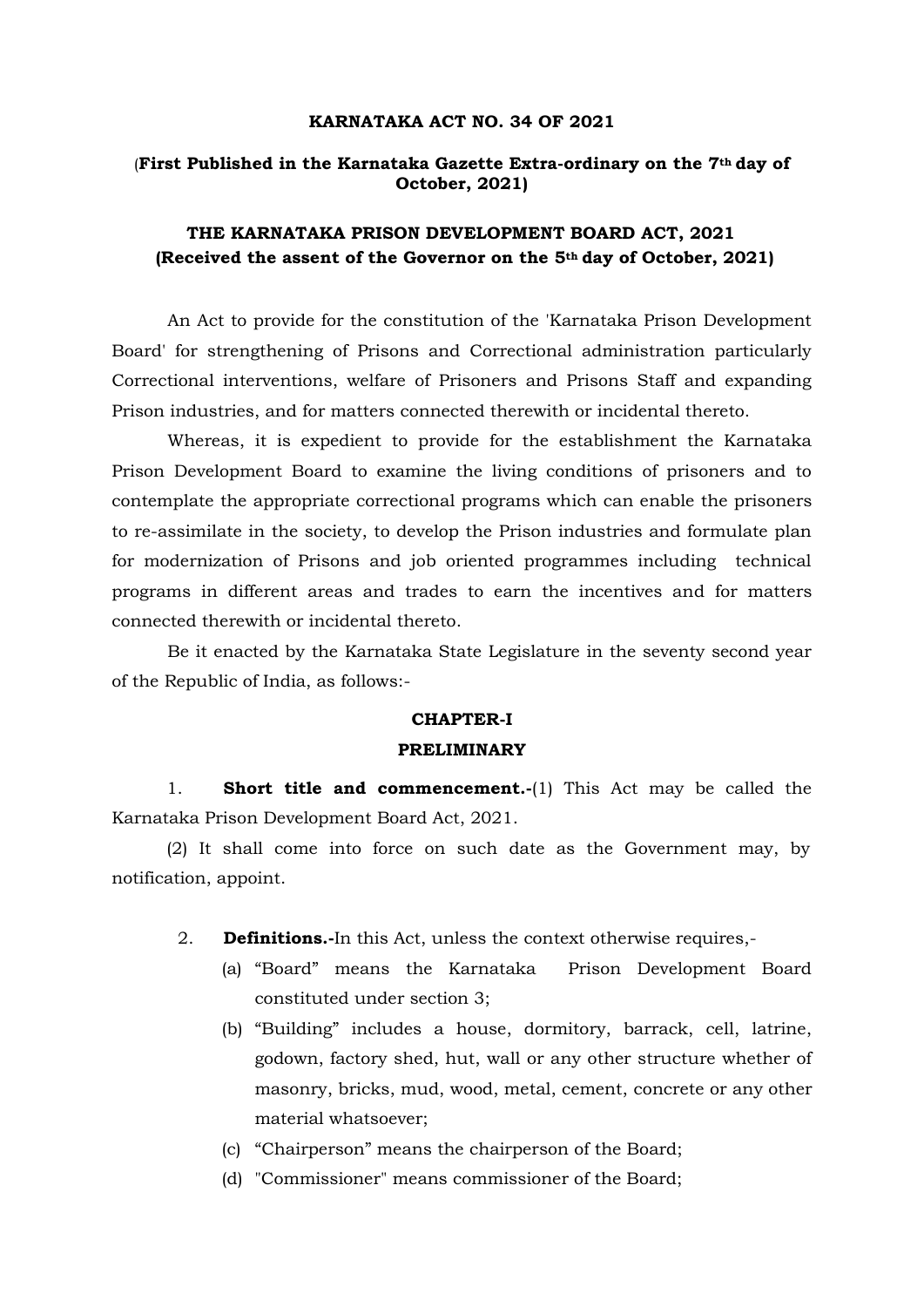- (e) "competent Authority" means any officer appointed as such by the Government having jurisdiction and with due legal authority to deal with a particular matter;
- (f) "Fund" means Prison Development fund of the Board;
- (g) "Government" means the Government of Karnataka;
- (h) "Land" includes rights in or over land and benefits to arise out of land, and buildings, structures and other things attached to the earth or permanently fastened to anything attached to earth;
- (i) 'Member' means member of the Board;
- (j) 'Member Secretary' means member secretary of the Board;
- (k) "Notification" means a notification published in the official Gazette of Government of Karnataka and the word "notified" shall be construed accordingly;
- (l) "prescribed" means prescribed by rules by the Government;
- (m) "Prison" means any prison or jail or place by whatever name called, including all lands and buildings, appurtenant thereto, used permanently or temporarily under the general or special order of the State Government for the detention of prisoners and includes all Central Prison or District Prison or Taluka Prison or Revenue Prison or Open Prison or Women Prison or any other Prison so notified by the Government from time to time;
- (n) "Schedule" means schedule appended to this Act.
- (o) "Vice-Chairperson" means Vice-Chairperson of the Board.

# **CHAPTER – II ESTABLISHMENT OF THE BOARD**

<span id="page-4-0"></span>3. **Constitution and composition of the Board.-** (1) As soon as may be, after the commencement of this Act, the Government may, by notification in the Official Gazette establish a Board to be called the Karnataka Prison Development Board.

(2) The Board constituted under sub section(1) shall be a body corporate by the name aforesaid having perpetual succession and a common seal, with power, subject to the provisions of this Act to acquire, hold and dispose of property, both movable and immovable, and to contract and shall by the said name sue and be sued.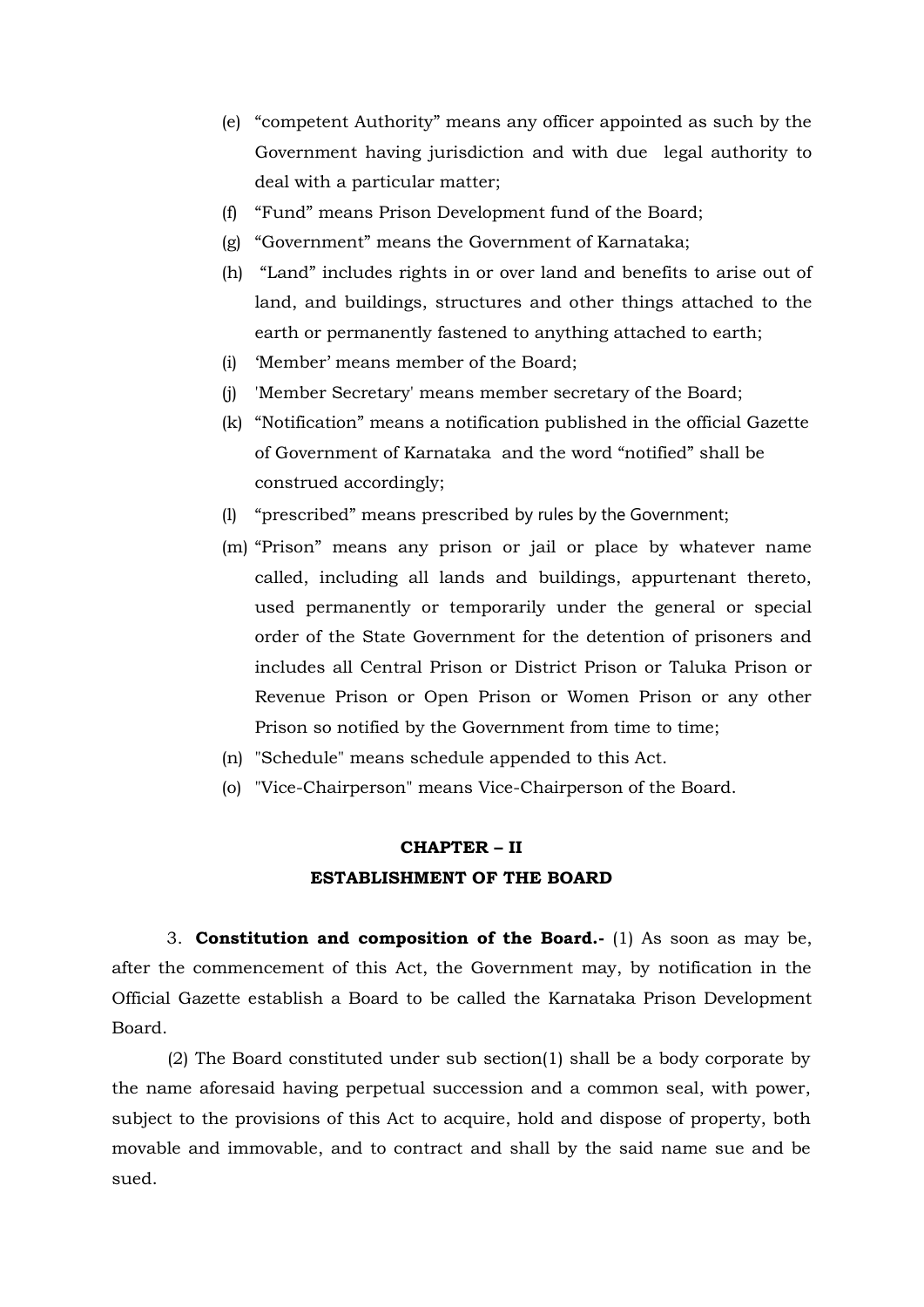- (3) The Board shall have its Head Quarters at Bengaluru.
- (4) The Board shall consist of the following members, namely:-

| (a) | Minister in-charge of Prison                                                                                       | Chairperson       |
|-----|--------------------------------------------------------------------------------------------------------------------|-------------------|
| (b) | The Additional Chief Secretary, Home Department                                                                    | Vice Chairperson  |
| (c) | The Additional Chief Secretary, Finance Department or his<br>representative not below the rank of Deputy Secretary | Ex-officio Member |
| (d) | Director General and Inspector General of Police                                                                   | Ex-officio Member |
| (e) | The Principal Secretary or Secretary to Government, Home<br>Department (P C A S)                                   | Ex-officio Member |
| (f) | The Commissioner, Industries and Commerce Department                                                               | Ex-officio Member |
| (g) | The Health Commissioner, Health and Family Welfare<br>Services Department.                                         | Ex-officio Member |
| (h) | The Director, Skill Mission, Skill Development                                                                     | Ex-officio Member |
| (i) | The Director, Department of Agriculture                                                                            | Ex-officio Member |
| (i) | The Director, Department of Horticulture                                                                           | Ex-officio Member |
| (k) | Director, Department Animal Husbandry<br>The<br>and<br>Veterinary service                                          | Ex-officio Member |
| (1) | The Director General, Prisons and Correctional Services                                                            | Member-Secretary  |

<span id="page-5-0"></span>4. **Inviting experts to the meetings of the Board:**The Board may, from time to time, invite experts in the fields of Prison Administration, Medicine, Architecture, Engineering, Social Work, Sociology, Psychology, psychiatry, Industrial Management and any other relevant field to be special invitees to the meetings of the Board as it may consider necessary for the efficient performance of its functions on such terms and conditions as may be prescribed.

### <span id="page-5-1"></span>**5. Meetings of the Board:-**

- (1)The meetings of the Board shall be convened by the MemberSecretary with the approval of the Chairperson.
- (2)The Board shall ordinarily meet at such time and place as the Chairperson may decide, provided that at-least once in every three months;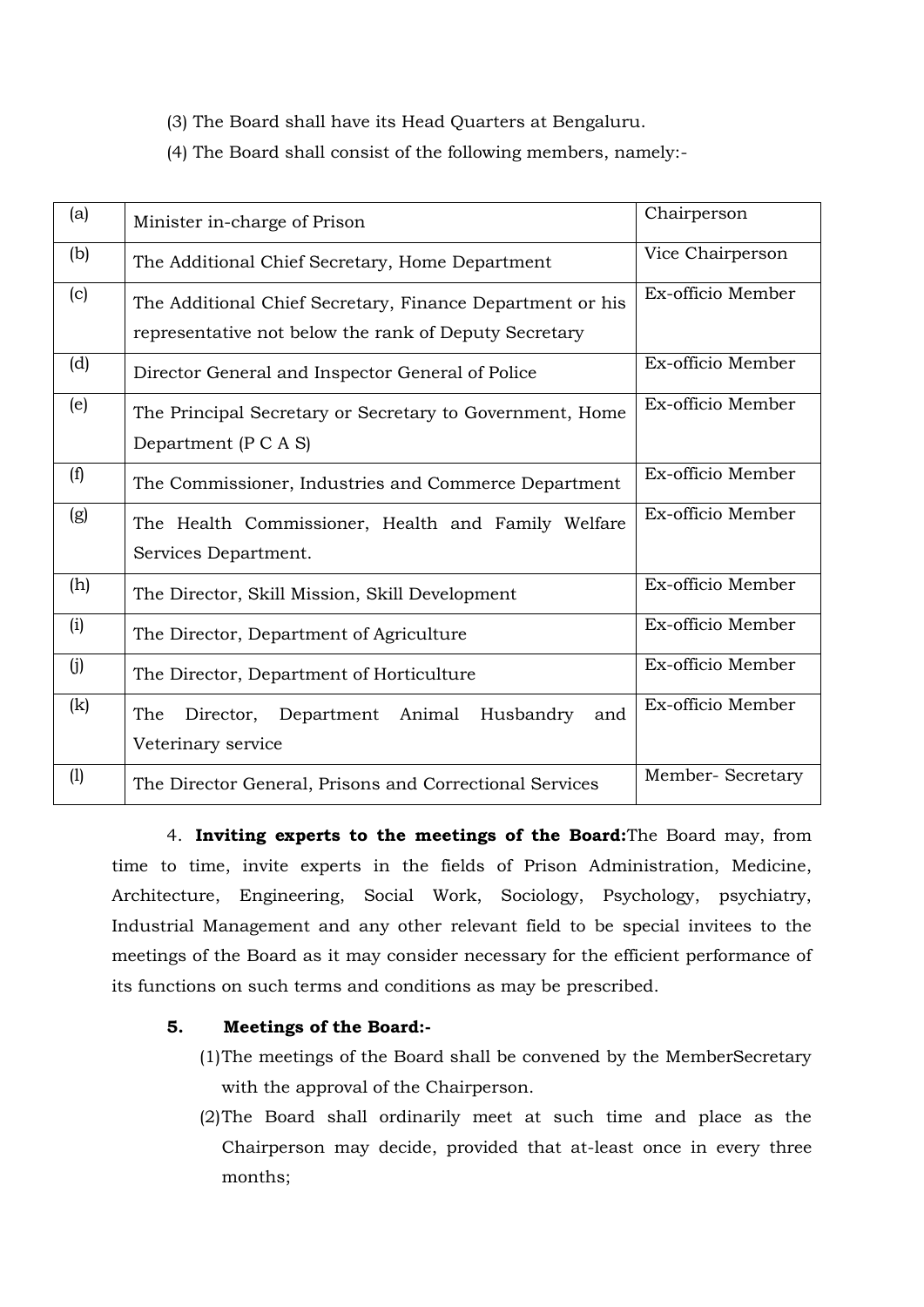- (3)The Chairperson may authorize the Vice-Chairperson to preside over the meeting of Board in absence;
- <span id="page-6-0"></span>(4)The procedure in regard to transaction of business at the meetings including the Quorum shall be such as may be prescribed;

**6. Vacancy etc. not to invalidate the acts and proceedings of the Board.-**No act or proceedings of the Board shall be invalid on the ground merely of the existence of the any vacancy in, or defect in the constitution of Board or any defect in the appointment of a person acting as the Chairperson or the Vice-Chairperson or Member;

<span id="page-6-1"></span>**7. Appointment of staff.-**The Board may appoint such officers and employees as may be required to enable the Board to carry-out its functions under this Act, in such a manner subject to such conditions as may be prescribed.

<span id="page-6-2"></span>provided no post shall be created without prior approval of the Board.

**8. The Commissioner.**-(1) The Government shall appoint Director General of Prison as the commissioner of the Board. The commissioner shall be the Chief Controlling Authority of the Board in all matters connected with the administration of this Act.

(2) The commissioner shall receive such salary and allowances as Government may from time to time determine.

**9. Functions of the Board.-**(1)Subject to the provisions of this Act, the functions of the Board shall be,-

- <span id="page-6-3"></span>(a) to examine the living conditions of the prisoners in the prisons and ways to improve the same;
- (b) to suggest ways and means for improving co-ordination between the Criminal Justice Agencies like police, courts and prison;
- (c) to frame a policy for marketing of prison products; to give preference to prison products, while purchasing articles for the office use, by the various Government Departments or Organizations;
- (d) to plan, implement, evaluate and co-ordinate various skill development programs, vocational training programs, welfare programs and other programs of the Central, State Government and other Organizations;
- (e) to prepare policy to be laid down and to organize Prison industries on business cum commercial basis; to identify and ensure new means of revenue generations;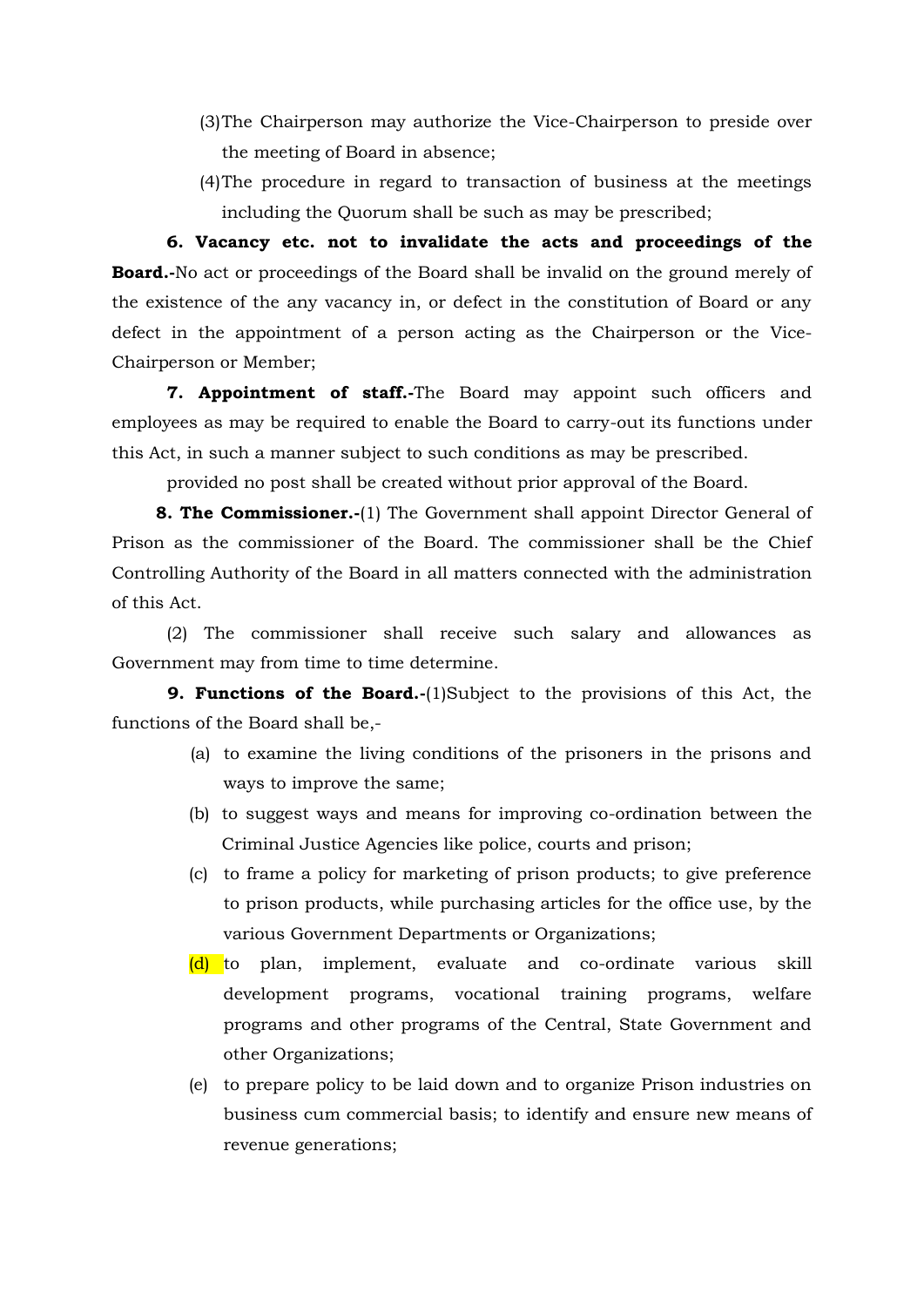- (f) to improve the skills and competency of the Prison Officers and employees and that of the Board as well as to ensure the welfare of the Officers and employees of the Department of Prison and Correctional Services and Board;
- (g) to provide an enabling environment to the prisoners and help them in such a way so that they may be able to lead a sustainable and productive life as law-abiding citizens after their release;
- (h) to upgrade the resources for efficient management of Prisons, and wherever required, by way of acquisition of assets, whether movable or immovable, including computers, communication facilities, gadgets, vehicles, security or surveillance equipment, videoconferencing based trial facilities etc;
- (i) to reform and re-assimilate prisoners in the social milieu by giving them appropriate correctional treatment; and
- (j) to undertake programmes and scheme for betterment of prisoners, including but not limited to, education, vocational or skill training manufacturing activities, agriculture, poultry, dairy or fish farming, horticulture and such other occupational, commercial, industrial, sports and welfare activities which help in development of prisons;

(2) For the efficient discharge of the duties entrusted to it, the Board shall exercise such powers and perform such functions as are conferred, or imposed under this Act or the ruled made there under.

### **CHAPTER – III**

#### <span id="page-7-0"></span>**FINANCE OF THE BOARD'S, ACCOUNTS AND AUDIT**

**10. Prison development fund.-**(1) The Board shall have and maintain its own fund in the name and Style of 'Prisons Development Fund' to which shall be credited;-

- (a) all moneys received by the Board from the Central and State Governments, by way of grants, loans, advances or otherwise;
- (b) all moneys borrowed by the Board by way of loans or debentures;
- (c) all moneys generated by the agricultural, horticultural, industrial or manufacturing activities undertaken by the prisoners in Prisons;
- (d) all fees, charges, bank interests, deposits and profits received by the Board from any leasing or commercial activities carried out;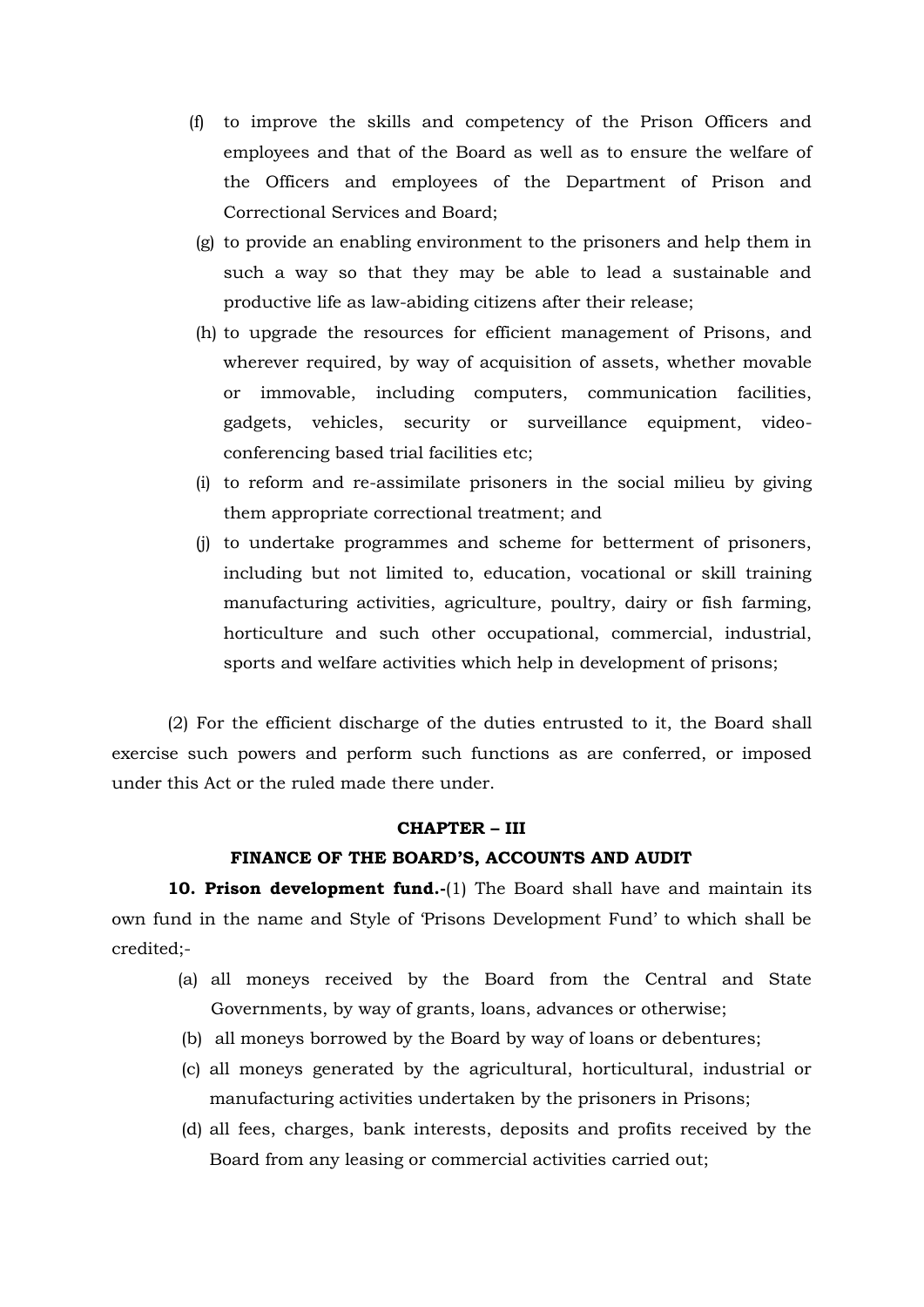- (e) all moneys received by the Board after disposal of lands, buildings, and other properties. (movable or immovable);
- (f) all moneys received by the Board by way of donations from approved Non Government Organizations, Registered Charitable Institutions or bodies, Corporate Social Responsibility (CSR) funds from the companies;
- (g) all money received by the Board by way of profits by running of Canteens or Provision Stores or any other commercial business activities in the Prison and Prison premises or any other means.
- (h) all money received by the Board from Karnataka discharged Prisoners Aid Society: and,
- (i) all moneys received by the board by way of rent or any other source;
- (2) The Fund shall be applied towards meeting the expenses incurred by the Board in the administration of this Act, and for such other purpose, as may be prescribed.
- (3) The Board may keep such sum of money out of its funds in deposit in any of the nationalized banks, and any money in excess of said sum shall be invested in such manner as may be prescribed.

<span id="page-8-0"></span>**11. Power of the Board to borrow.-**The Board may, from time to time, subject to such conditions as may be prescribed borrow any sum required for the purposes of this Act.

<span id="page-8-1"></span>**12. Grants, advances and loans from Government.-**The Government may, make such grants, advances and loans to the Board as the Government may deem necessary for the performance of the functions of the Board under this Act, and all grants, loans or advances made shall be on such terms and conditions as the Government may determine.

<span id="page-8-2"></span>**13. Delegation of Powers.-**The Board may by resolution delegate any of the powers conferred on it by or under this Act to the Commissioner.

<span id="page-8-3"></span>14. Budget and Annual Report.-(1)The Board shall prepare Budget every year in such manner and in such form as may be prescribed, its annual report giving a true and fare account of its activities during the previous year and submit the said report to the Government.

(2)The Board shall furnish to the Government such returns or other information with respect to its activities as the Government may, from time to time, require.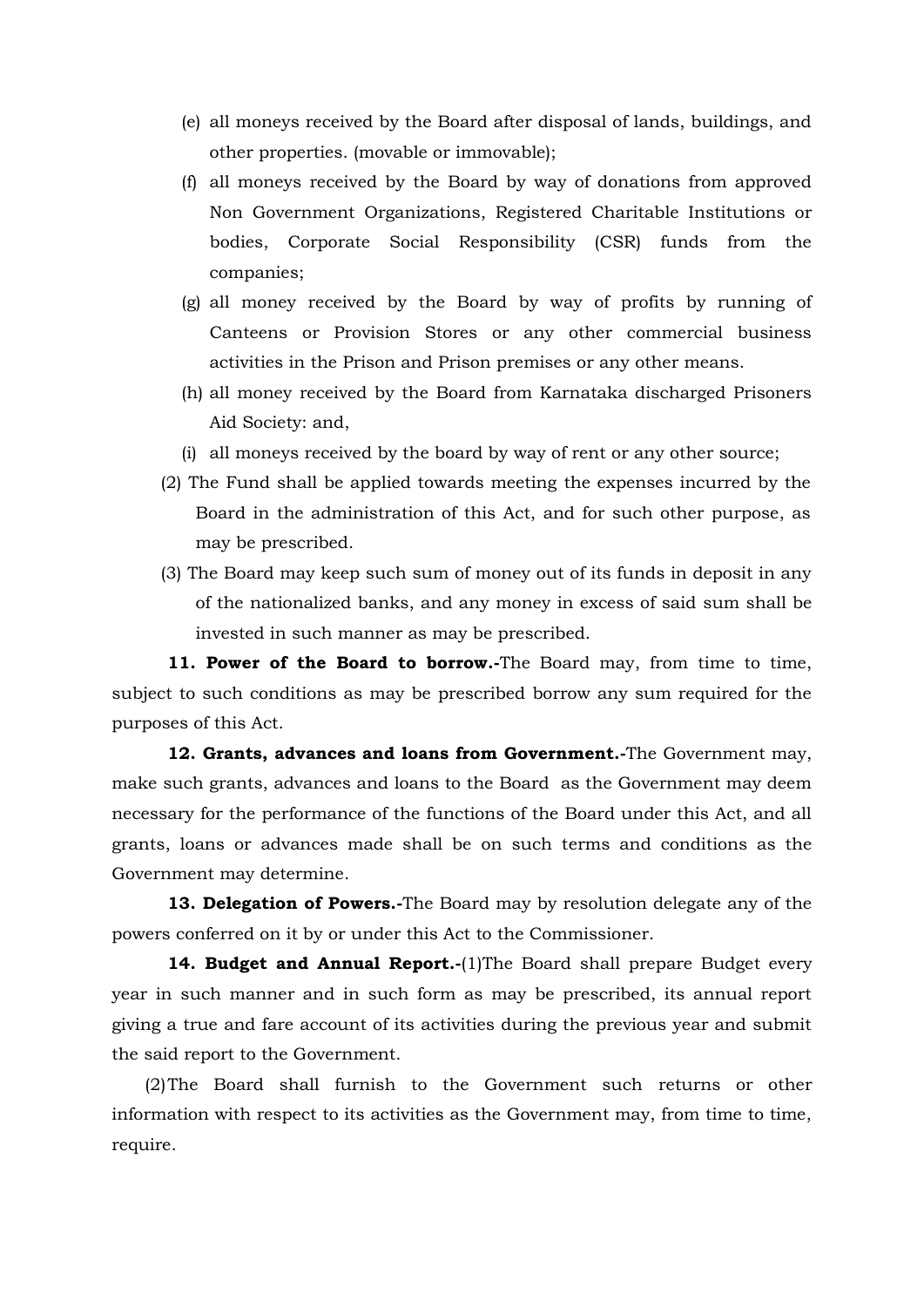<span id="page-9-0"></span>**15. Accounts and Audit.-**(1) The Board shall maintain proper accounts and other relevant records, and prepare an Annual Statement of accounts in such form as may be prescribed.

- (2) The financial year of the Board shall be same as the financial year followed by the State Government.
- (3) The accounts of the Board shall be subject to the annual audit by the Accountant General Office, after the close of each financial year and any expenditure incurred in connection with such audit shall be payable by the Board.
- (4) Audit report along with compliance thereupon shall be forwarded annually to the Government,Which shall be laid before each house of the State Legislative.

#### **CHAPTER – IV**

### **ACQUISITION, MAINTENANCE AND DISPOSAL OF LANDS AND BUILDINGS**

<span id="page-9-1"></span>**16. Vesting of Prison lands and building in the Board.-**On and from the date of commencement of this Act, all land and building appurtenant thereto in the charge or possession or use of the Prisons and Correctional Service Department of the Government of Karnataka other than specified in the schedule shall vest in the Board and be subject to its control.

<span id="page-9-2"></span>**17. Acquisition of Land.-**(1) If, in the opinion of the Board, any land is required to be acquired for any activities of the Board, the Board may request the Government or competent authority to acquire such land under the provisions of the Right to fair compensation and Transparency in Land Acquisition, Rehabilitation and Resettlement Act, 2013 (Central Act No.30 of 2013).

(2) Where in the opinion of the Board, there is suitable land belonging to a Government of Karnataka or a Private individual, it may acquire said land by way of payment of market value, as fixed by the concerned Deputy Commissioner or competent authority.

(3) The Board may, in case of disagreement with the recommendations of the Deputy Commissioner or Competent authority under sub-sections (2), refer the same, along with its views, to the Government, whose decision shall be final.

<span id="page-9-3"></span>**18. Disposal of land, buildings etc., by the Board.-**(1) The Board may, subject to such rules as may be made in this behalf retain, lease, sell, exchange or otherwise dispose of;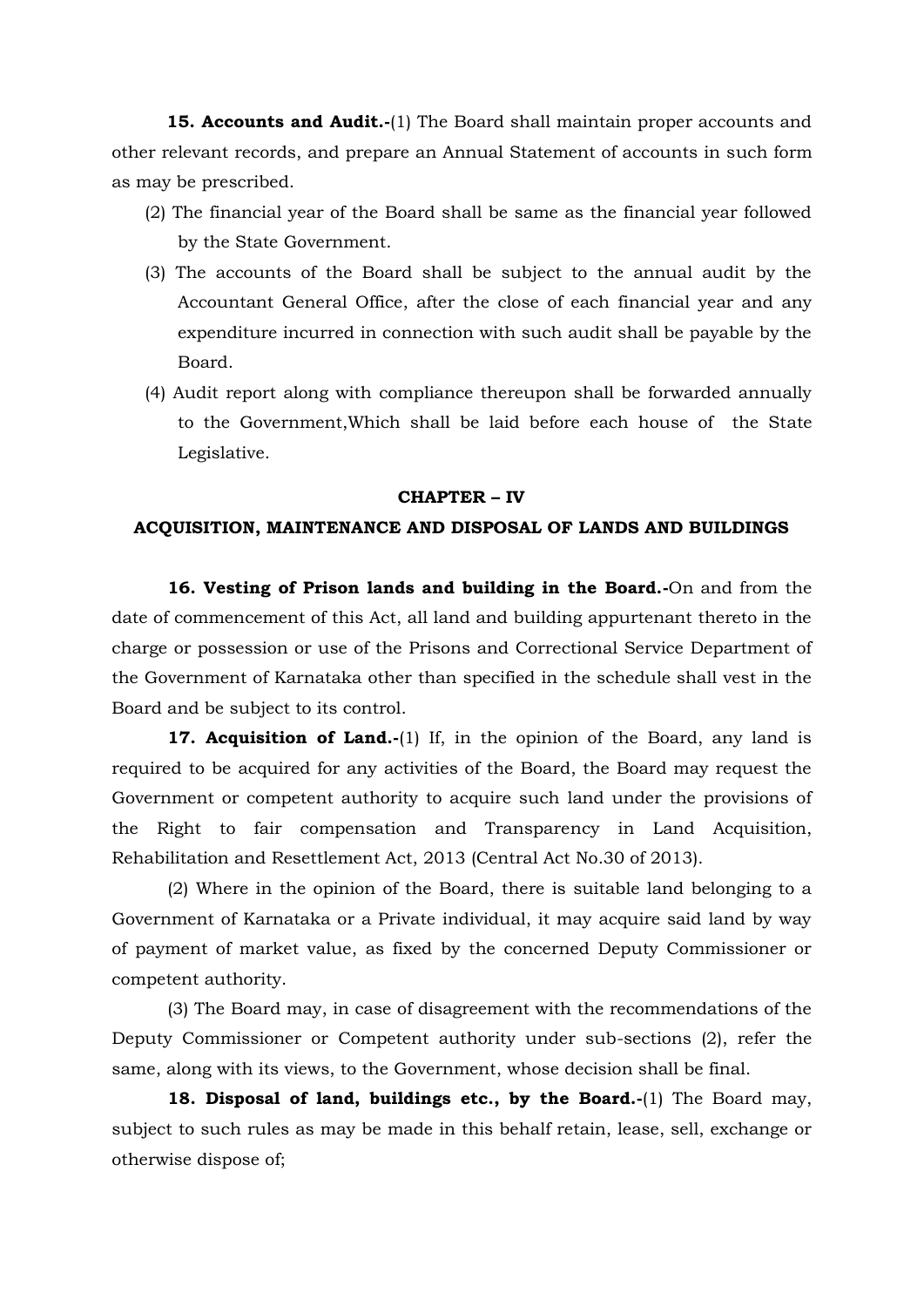- (a) any land or building or property whether movable or immovable in its possession; and
- (b) any other land or building or property whether movable or immovable consequent upon decommissioning of any Prison.

Provided that Board shall not dispose off immovable property under clause (a) and (b) without prior approval of the Government.

(2) The consideration or proceeds obtained by disposal or otherwise of a land or building or property under sub-section (1) shall be credited to the "Prison Development Fund"

### **CHAPTER – V**

#### **MISCELLANEOUS**

<span id="page-10-0"></span>**19. Power to make rules.-**(1) The Government may, by notification and after previous publication make rules for carrying out all, or any of the purposes of this Act.

(2) Government shall make rules within six months of notification of this Act.

(3) In particular, and without prejudice to the generality of the foregoing power, such rules may provide for all or any of the following matters, namely:-

- (i) regarding the terms and conditions of inviting experts, under section 4;
- (ii) regarding the quorum and procedure of the meeting, under subsection (iv) of section 5;
- (iii) regarding method of recruitment and condition of service of officers and employees of the Board, under section 7;
- (iv) regarding the purposes for which the Prison Development Fund shall be used, under sub-section (2) of section 10;
- (v) the manner of investing the excess money, under sub-section (3) of section 10;
- (vi) regarding conditions of borrowing any sum required by the Board for the purposes of this Act, under section 11;
- (vii) the manner and form of Budget, under sub-section (1) of section 14;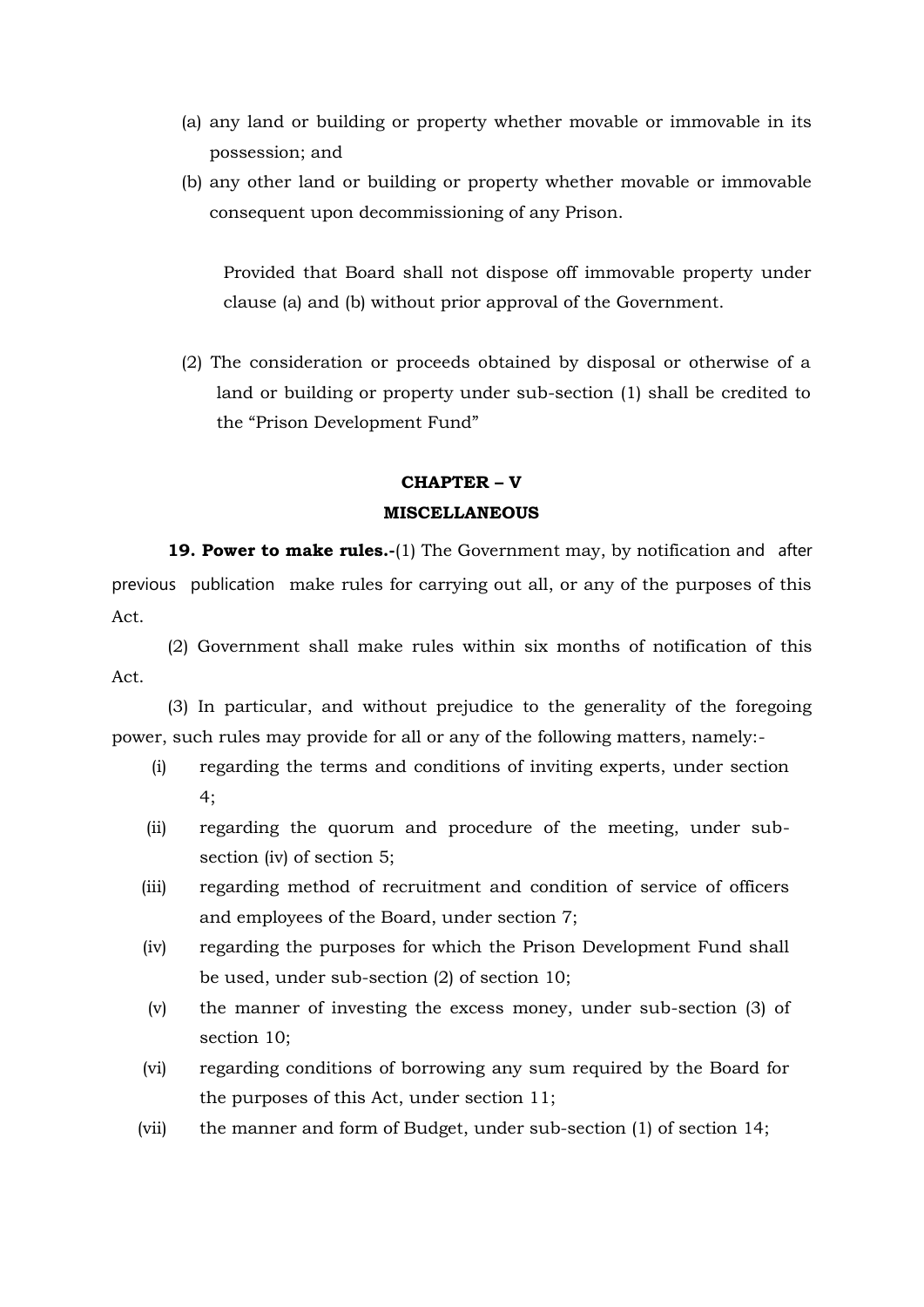- (viii) the form and manner of Annul Statement of accounts of the Board, under sub-section (1) of section 15; and
	- (ix) to make rules, to carry out the purposes of the Act.

(4) Every rule made by the Government under this Act shall be laid as soon as may be after it is made, before each House of the State Legislature, while it is in session for a total period of thirty days which may be comprised in one session or in two or more successive sessions, and it, before the expiry of the session immediately following the session or the successive sessions aforesaid, both Houses agree in making any modification in the rule or both Houses agree that the rule should not be made the rule shall thereafter have effect only in such modified form or be of no effect, as the case may be, so however, that any such modification or annulment shall be without prejudice to the validity of anything previously done under that rule.

<span id="page-11-0"></span>**20. Certain persons to be public Servants.-**All members, officers and employees of the Board while acting or purporting to act in pursuance of the provisions of this Act or any rule or regulation made there under, shall be deemed to be public servants within the meaning of section 21 of the Indian Penal Code, 1860 (Central Act No.45 of 1860)and the Prevention of Corruption Act, 1988. (Central Act 49 of 1988)

<span id="page-11-1"></span>**21. Protection of action taken under this Act.-**No suit, prosecution or other legal proceeding shall lie against any person for anything which is in good faith done or purported to be done under this Act.

<span id="page-11-2"></span>**22. General administrative control by the Government.-**(1) The Government shall have general administrative control and supervision over all the activities and affairs of the Board.

<span id="page-11-3"></span>**23.Overriding effects.-**The Board so constituted under this Act shall have overriding effect on any other rules or orders or instructions issued earlier relating to functioning of Prison industries, welfare programmers for prisoners and prison staff, and other related activities as mentioned in this Act.

<span id="page-11-4"></span>**24. Winding of the Karnataka Discharged Prisoners Aid Society or any other society.-**The society running in the name of 'Karnataka discharged Prisoners Aid Society' or any other such societies running in any Prison in the State Shall be wound up by the due process of law, and the activities undertaken by the said society and all assests and liabilities of the society shall be subsumed in the Board.

<span id="page-11-5"></span>**25. Power to amend the Schedule.-**(1) The Government may by notification insert, amend or omit any of the entries of the schedule.